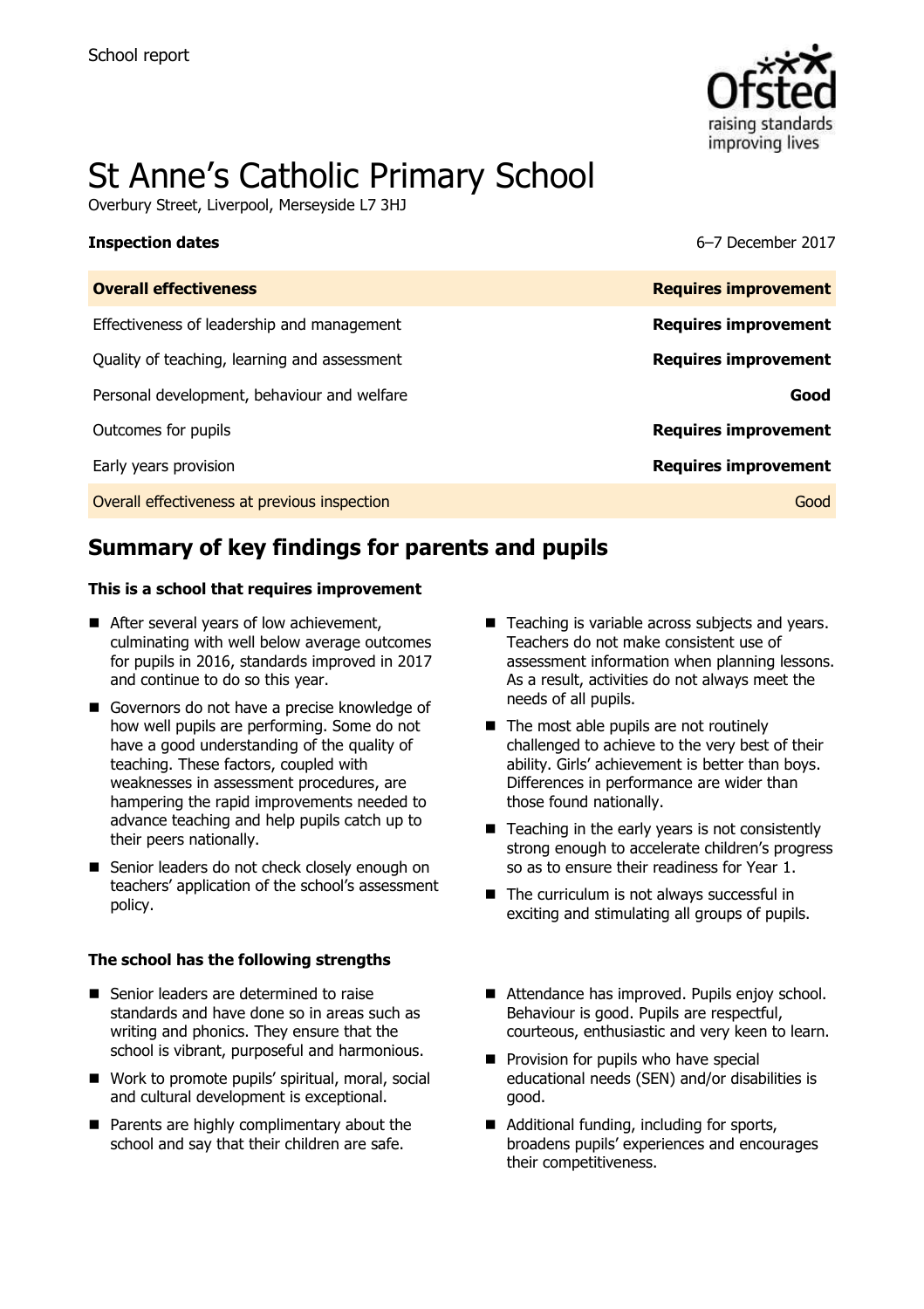

# **Full report**

### **What does the school need to do to improve further?**

- Improve the quality of teaching, learning and assessment, including in the early years, to raise levels of achievement in reading, writing and mathematics, by:
	- diminishing the differences between boys" and girls" attainment and progress
	- challenging the most able to achieve a greater depth of understanding across the curriculum
	- using information on pupils" past performance, including the outcomes from assessments, to plan learning activities which meet the unique needs of all groups of pupils.
- Improve the quality of leadership and management, by:
	- making sure that good assessment procedures are in place and used effectively for planning purposes
	- checking that teachers consistently apply the school"s assessment policy when checking pupils" work
	- making sure that governors have a good understanding of how well different groups of pupils, including those eligible for additional funding, are performing in subjects such as reading, writing and mathematics.

An external review of governance should be undertaken in order to assess how this aspect of leadership and management may be improved.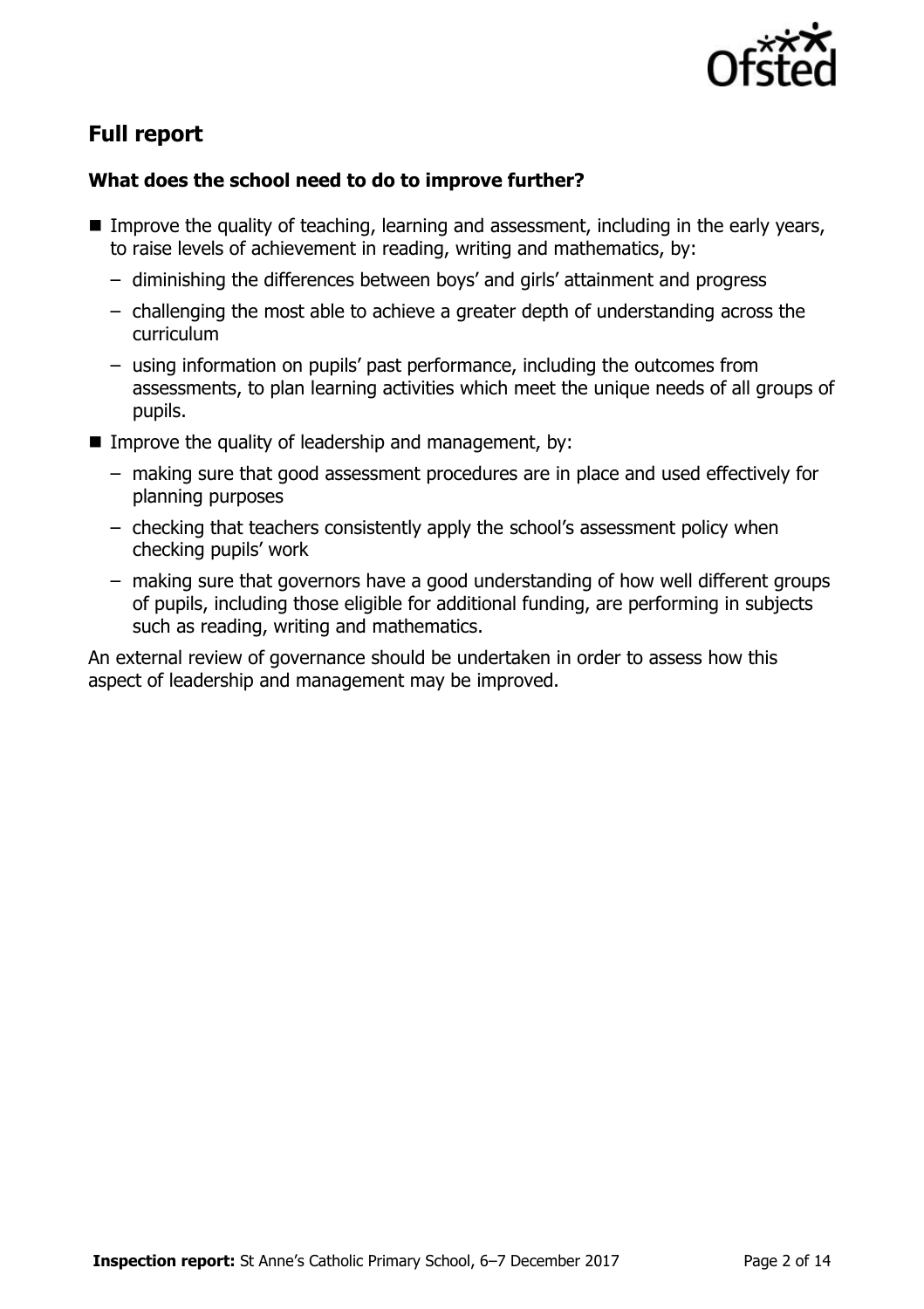## **Inspection judgements**

### **Effectiveness of leadership and management Requires improvement**

- Since the previous inspection, variations in the quality of teaching have led to fluctuating standards. Senior leaders and governors are determined to improve the lives of pupils and are successful in catering for pupils" personal development and welfare needs. Staff morale is high and outcomes for pupils are improving. However, teaching is not always strong enough to accelerate pupils" progress and give them the boost they need to achieve highly.
- Senior leaders have used different assessment systems for establishing how much progress pupils are making in reading, writing and mathematics. Systems are still being refined and are not used as effectively as they need to be to plan teaching activities to meet pupils" different skills and abilities.
- The school's curriculum is broad and encompasses imaginative themes such as equality, tolerance and diversity. Most pupils find this interesting. Reading, writing and mathematics themes are increasingly promoted across all subjects. The curriculum does not fully engage boys. Their progress lags behind that of girls in most classes. Senior leaders and teachers are exploring a range of topics and themes to ensure that the curriculum is of interest to all groups of pupils.
- Senior leaders regularly monitor the quality of teaching. They observe teachers' practice and check the quality of work in pupils" books. Middle leaders are increasingly involved in improving teaching. For example, in mathematics, teachers observe each other"s teaching, share planning and learn from each other"s practice. Such initiatives are helping to improve the quality of teaching.
- Leaders are effectively tackling weaker areas of teaching. Their actions, alongside targeted professional development opportunities, are helping to raise standards across the school.
- Additional funding, including for disadvantaged pupils, is used effectively and is helping to raise standards for eligible pupils. The school"s own assessment information indicates that differences between disadvantaged pupils' achievement and that of other pupils nationally are diminishing. Additional funding for pupils who have SEN and/or disabilities ensures their good progress as they go through school.
- The school's work to promote pupils' spiritual, moral, social and cultural understanding is highly effective. Pupils have an in-depth understanding of the major world faiths of Christianity, Hinduism, Judaism and Islam and are prepared to challenge ignorance and intolerance. They understand the principles of democracy and enjoy having their say. Pupils appreciate art and music. They sing carols in the Metropolitan Cathedral and songs in the Echo Arena and visit museums, local places of interest and the theatre.
- **Pupils have a good understanding of British values, as shown in the respect they show** to their peers and their appreciation and understanding of diverse cultural traditions. Pupils have several opportunities to demonstrate that they are responsible citizens. They do this as digital leaders and school council members. Pupils are empathetic towards the plight of those less fortunate and have raised funds for various worthy causes. They have donated shoes, collected glasses and old school uniforms for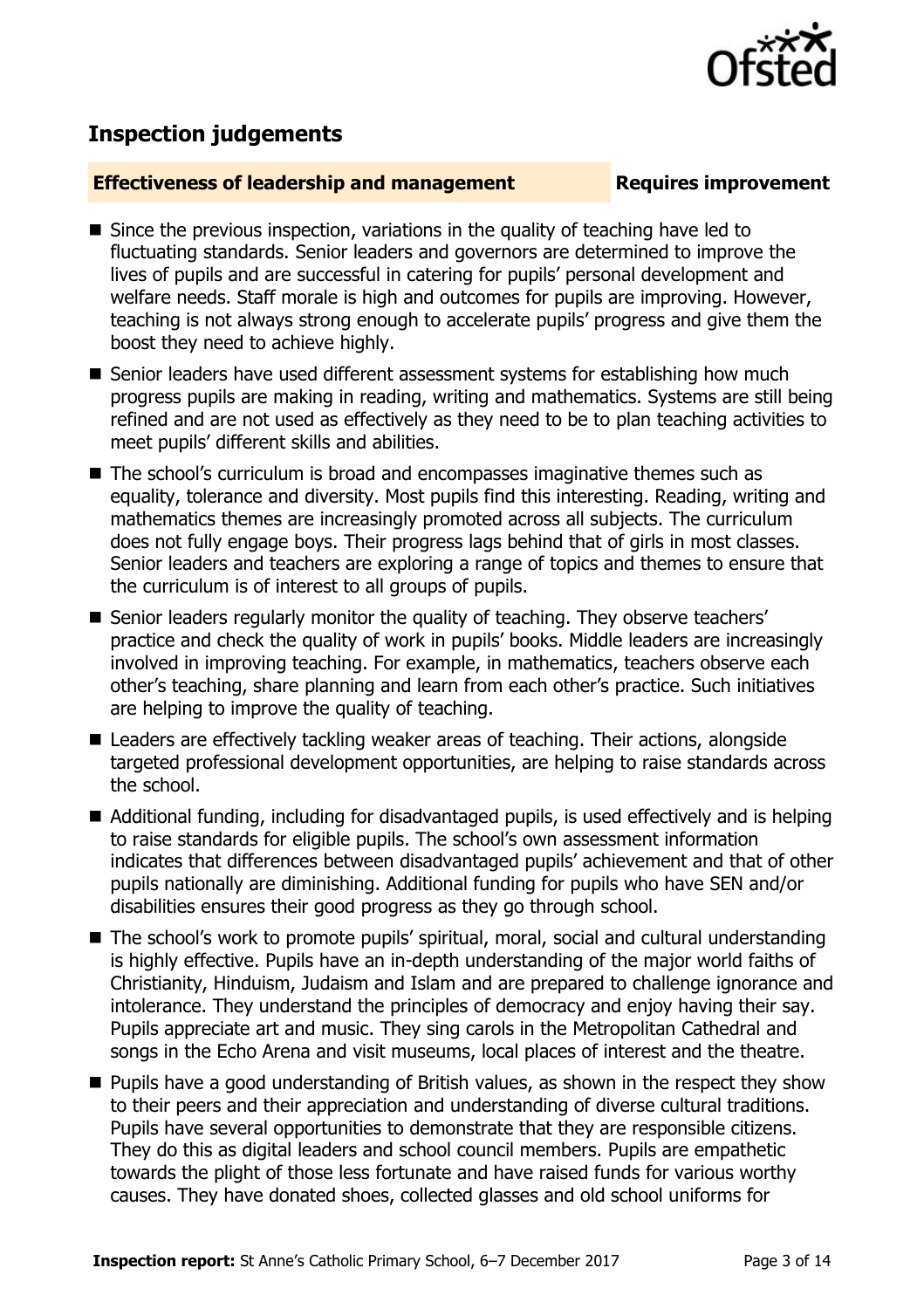

children in Africa and given to local charities.

- The primary school sports fund is spent effectively, to increase pupils' participation in various sports, including basketball, swimming and football. In addition, funding has increased pupils" participation in competitive events, such as athletics tournaments.
- All parents who met with inspectors were highly positive about the school. They say that the school"s weekly newsletter is informative and that there are many opportunities to get involved in school life. Parents are of the view that behaviour is good and say that their children are safe. When asked, parents could not think of any ways in which the school could improve.
- The school has had light-touch support from the local authority. Recent work relates to checking the accuracy of data and tracking information and helping senior leaders develop assessment procedures. The school also works with advisors from the Archdiocese of Liverpool, who have recently supported on staff recruitment and leadership and management matters.

### **Governance of the school**

- The governing body has recently been reorganised and includes several new members.
- Governors do not have a good enough understanding of how pupil premium funding is spent, or of exactly how it is improving standards for eligible pupils. In addition, few governors know exactly how well pupils" performance compares with that of other pupils nationally.
- Governors' commitment and dedication is unquestionable. Some spend extended periods in school and engage in celebration events. However, governors do not fully challenge senior leaders on matters relating to pupils' achievement.
- Most governors are trained well and are familiar with developments in education. Some have an informed view of the quality of teaching and learning because they come into school to find out for themselves.
- Governors are conversant with the headteacher's recommendations about teachers' performance and progression and support and challenge her appropriately.

### **Safeguarding**

- $\blacksquare$  The arrangements for safeguarding are effective.
- $\blacksquare$  In St Anne's, nothing is left to chance when it comes to safeguarding pupils. All staff are appropriately trained and are familiar with the government's latest guidance on keeping children safe in education. Staff know exactly what to do if they have a concern about a pupil"s safety or welfare, or if a pupil raises an issue. Posters and notices around the school indicate who nominated safeguarding leads are and explain the procedure for raising a concern.
- Checks on the suitability of staff are comprehensive and help to ensure that all who work at the school, or regularly visit, are suitable to work with children.
- Senior leaders and staff work with a wide range of health and social services professionals, helping the school to create a comprehensive picture of each pupil"s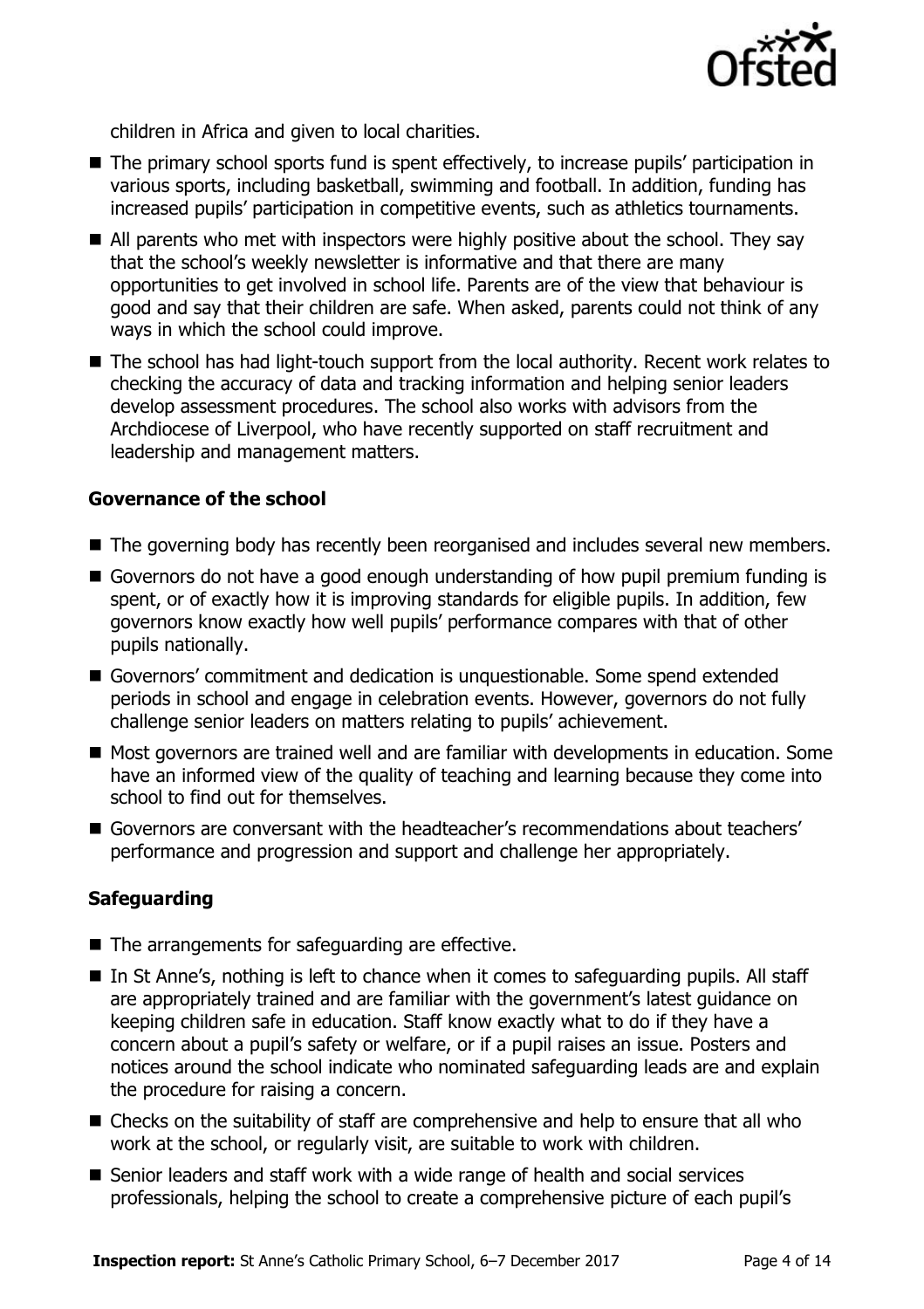

circumstances.

### **Quality of teaching, learning and assessment Fig. 2.1 Requires improvement**

- The quality of teaching is not consistently good and varies across the school. Teaching is not yet strong enough to ensure that pupils make the rapid progress necessary for them to reach attainment levels in line with those of other pupils nationally.
- Teachers do not always use assessment information on pupils' prior performance systematically. This stifles some teachers' accuracy in matching work to pupils' abilities, which is evident when activities in class do not meet the different skills of pupils, including those of the most able.
- $\blacksquare$  Too often, teachers do not challenge pupils to achieve to the very best of their abilities. On several occasions pupils indicated to inspectors that their work was not hard enough. Work in the books of pupils with different abilities is frequently the same. Boys do not present their work with the same care and attention to detail shown in girls" books.
- Teachers do not consistently apply the school's procedures to quide pupils' learning. This leads to inconsistencies in pupils' response to the advice that their teachers give them
- After a concerted campaign by senior leaders, the presentation of work in pupils' books is beginning to improve. Most pupils understand the importance of accurately laying out calculations in mathematics and legibly presented extended pieces of writing in subjects such as English, science and history.
- $\blacksquare$  Morale among teachers is high, almost all who were at the school at the time of the previous inspection are of the view that the school has improved. All indicate that continuous professional development is supporting their practice well. There is good evidence that teachers' sharing of best practice in mathematics, including planning and strategies to deepen pupils' understanding, is helping to raise standards in this subject.
- Teaching assistants are usually deployed effectively to work with pupils of different abilities. Support for pupils who have SEN and/or disabilities is good across the school, both in class and in small intervention groups.
- Most teachers have good subject knowledge. This was evident in an upper key stage 2 class where pupils were developing their writing skills. The teacher"s secure knowledge was used to ask probing questions. For example, 'what are modal verbs?', 'give me a simile for the "but" conjunction'. This ensured that most pupils' writing was interesting and well constructed.
- Teachers are beginning to extend pupils' thinking in mathematics. This was exemplified in a class where pupils were challenged to invert 2- and 3-digit numbers while showing their method. An extra challenge required them to work out whether various calculations were correct or not. Lower-attaining pupils were well supported with different tasks, as was a group of boys who have SEN and/or disabilities.
- Training is having a positive impact on improving the teaching of reading. Accelerated reading across the school, and targeted phonics sessions in key stage 1, are developing pupils" skills in reading and fostering a love of books. Teachers offer more challenge to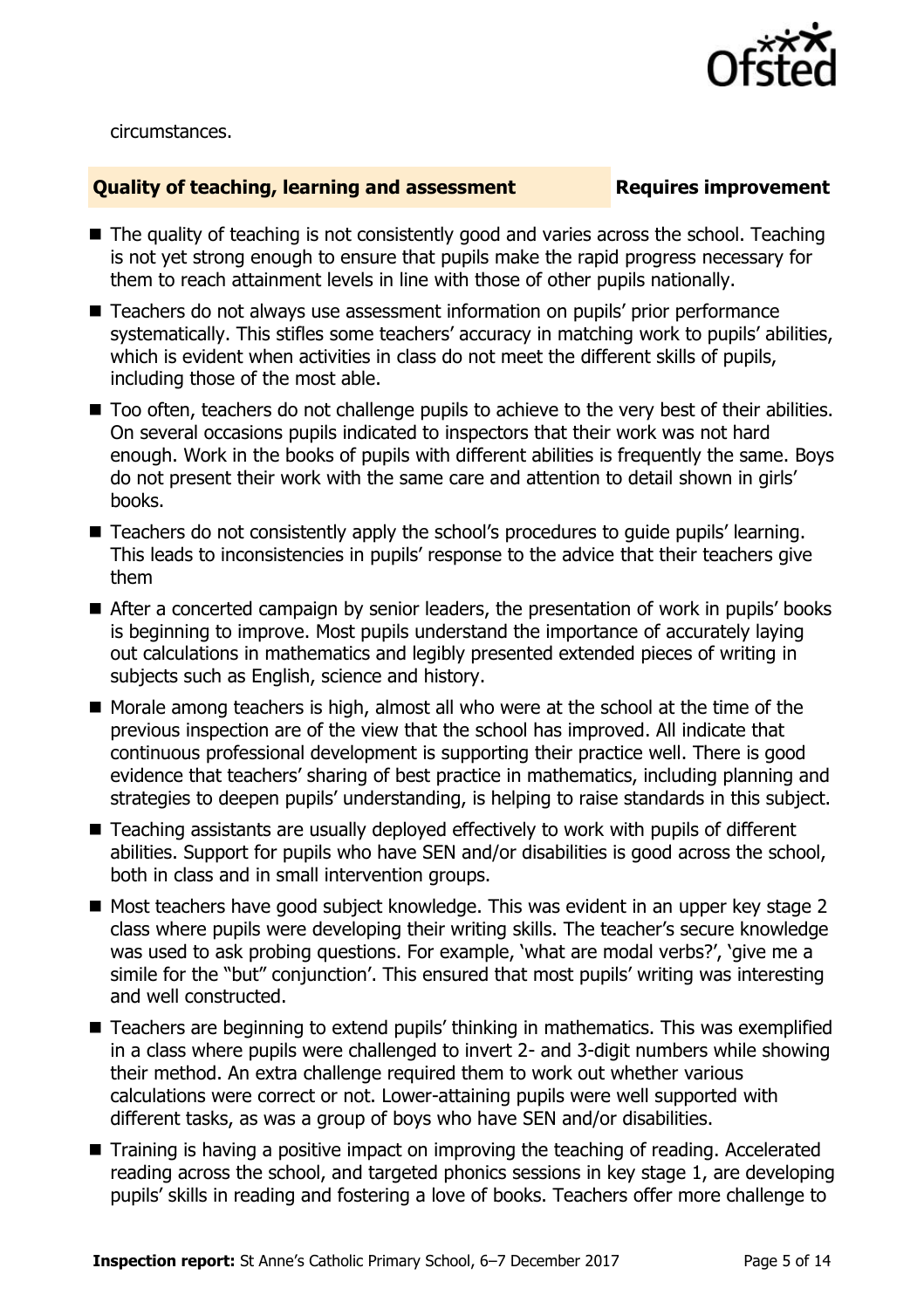

pupils by reading more difficult texts and arming pupils with strategies to decode complex words. Older and more confident pupils are encouraged to read difficult books by authors such as Michael Morpurgo and Shakespeare. Those less secure can read illustrated stories. All pupils take a quiz after reading each book, to show their level of comprehension. This is helping teachers to check closely on progress and move learning on at a faster pace.

### **Personal development, behaviour and welfare Good**

### **Personal development and welfare**

- The school's work to promote pupils' personal development and welfare is good.
- Boys are not always fully engaged in their learning in class. However, they are becoming more resilient and are beginning to learn from their mistakes.
- **Pupils are adamant that bullying does not take place in school. All pupils who spoke** with inspectors said that sometimes there are 'flare-ups', but indicated that these are rare. Pupils from across the school have a good understanding of why racism and homophobic behaviour is wrong. This is because of the school"s exemplary and successful zero tolerance approach to discriminatory behaviour, radicalisation and extremism. Older pupils informed inspectors that 'you should never say "gay" in a negative way'.
- $\blacksquare$  Key stage 2 pupils experience many residential opportunities that help to develop their teamwork and leadership skills, preparing them well for the next stage of their development in secondary school.
- **Pupils speak very positively about the breakfast club, which provides a good start to** the day. Here, pupils can eat a healthy breakfast, play chess and use giant building bricks. They use the whiteboard to indicate if they are feeling happy, sad or unwell.
- **Pupils know that they can talk to any member of staff if they have a concern or worry.** All pupils who spoke with inspectors said that whatever their concerns, however small, they are always taken seriously and dealt with swiftly.
- **Pupils relish taking on responsibilities. For example, they enjoy their roles as school** council members and digital leaders, who support their peers, and teachers, on technical matters, including computer programming. In addition, older pupils enthusiastically take on their duties when caring for younger children and showing new pupils around the school.
- **Pupils have a good understanding of how to stay safe when using the internet. All** pupils know that cyber bulling is when "nasty messages are sent online, or on a mobile phone". They know to only to visit age-appropriate website and to talk to an adult if they are not sure about 'clicking on a link'.
- All pupils have a good understanding of potential dangers on the road, especially speeding cars. They know not to stay out late and to always inform an adult of their whereabouts. Other visitors, including from the fire brigade, help to develop pupils' understanding of various dangers and risks and safe and unsafe situations.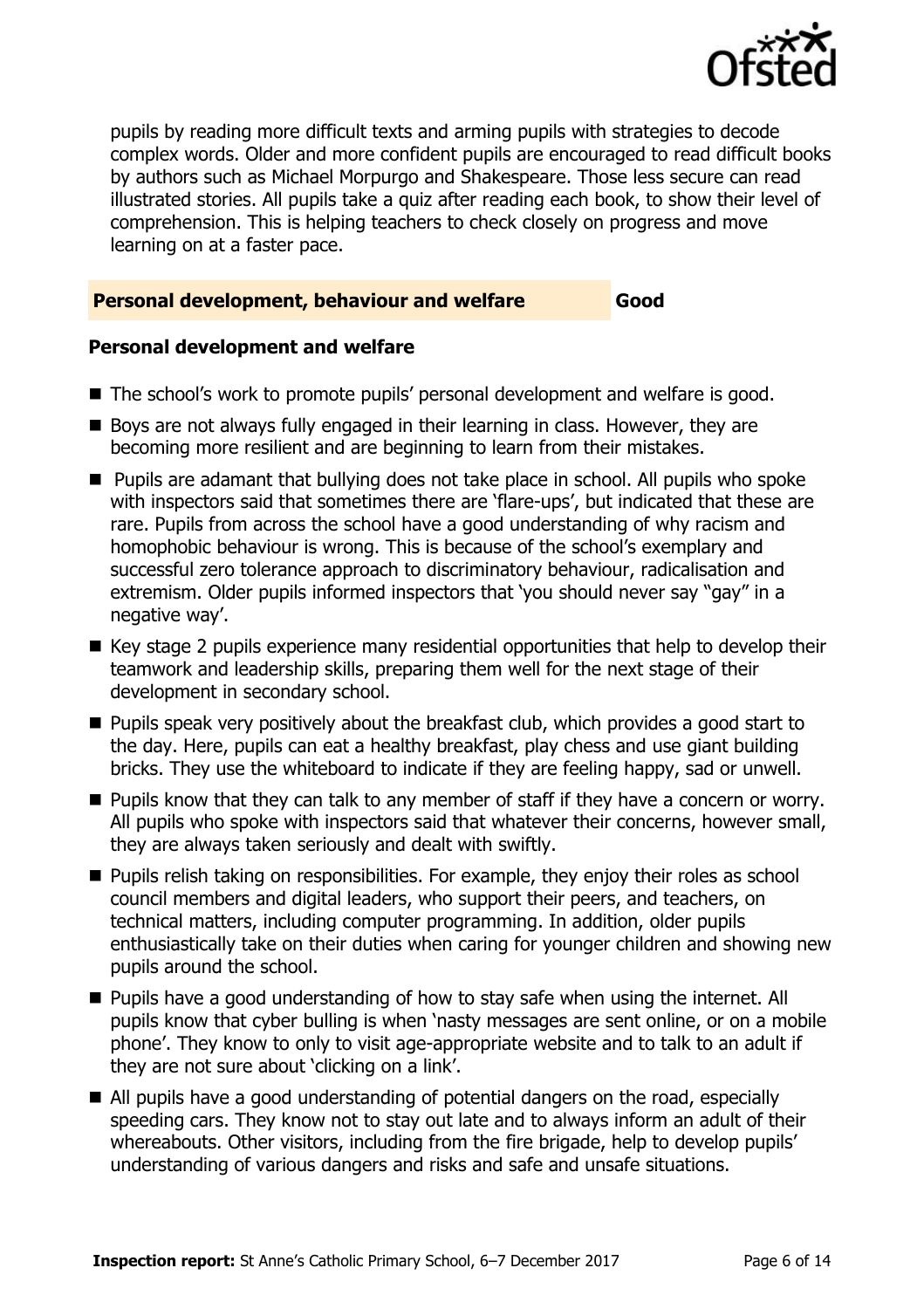

### **Behaviour**

- The behaviour of pupils is good.
- $\blacksquare$  St Anne's is a harmonious and purposeful school where pupils are eager to learn. They are proud of the culturally diverse nature of the school and enjoy celebrating each other"s achievements.
- **Pupils behave sensibly and considerately when moving around the school and play** safely during break and lunchtimes. School records show that very few pupils break the rules. Pupils follow the rules and respond well to the recognition they get, during assemblies and in class, for good behaviour.
- Pupils' behaviour in lessons is good. They almost always listen carefully to their teachers. Pupils are developing in confidence and like to share their ideas. In most classes, all hands are up in response to teachers' questions.
- The overwhelming majority of parents who submitted text messages and spoke with inspectors are of the view that behaviour is good, bullying is rare and that their children are safe. The school's surveys of parents' views are very positive about behaviour too, as are those of staff and governors.
- Almost all pupils, including children in the early years, are self-disciplined. This was evident during the inspection when children from two Reception classes performed at the annual school-sponsored pensioners" Christmas luncheon. Children sang with great gusto and confidence as they delighted their audience with a medley of Christmas songs from their upcoming nativity play. Quite rightly, children revelled in the adulation they received and left the school hall impeccably behaved.
- **Pupils know why it is important to attend school regularly. They compete for prizes and** for the converted locally sponsored 'most improved attendance award'. The highly effective work of pastoral staff, the "school readiness" programme, walking buses and work with education welfare officers have all helped to improve attendance, which is currently average.

### **Outcomes for pupils Requires improvement**

- **Pupils'** achievement has been sporadic since the previous inspection. When compared to the results of national assessments in 2016, pupils" progress in reading, writing and mathematics improved significantly at the end of Year 6 in 2017. Pupils' attainment at the end of key stage 2, except for a group of middle-ability pupils, was well below average in all subjects. Pupils' attainment at the end of key stage 1 was also below average in all subjects.
- $\blacksquare$  National tests show that pupils made some gains in attainment in 2017. For example, the proportion of pupils reaching the expected standard in grammar, punctuation and spelling in Year 6 was just above average. In addition, pupils' attainment in writing, particularly at the end of Year 6, was much better than in 2016.
- Improvements and stability in teaching had a positive impact on pupils' progress in 2017. Inspection evidence indicates that this trend is continuing this academic year. Standards are rising, and progress is rising steadily, although it is not consistently good across the school. Lack of challenge and inconsistent use of assessment information is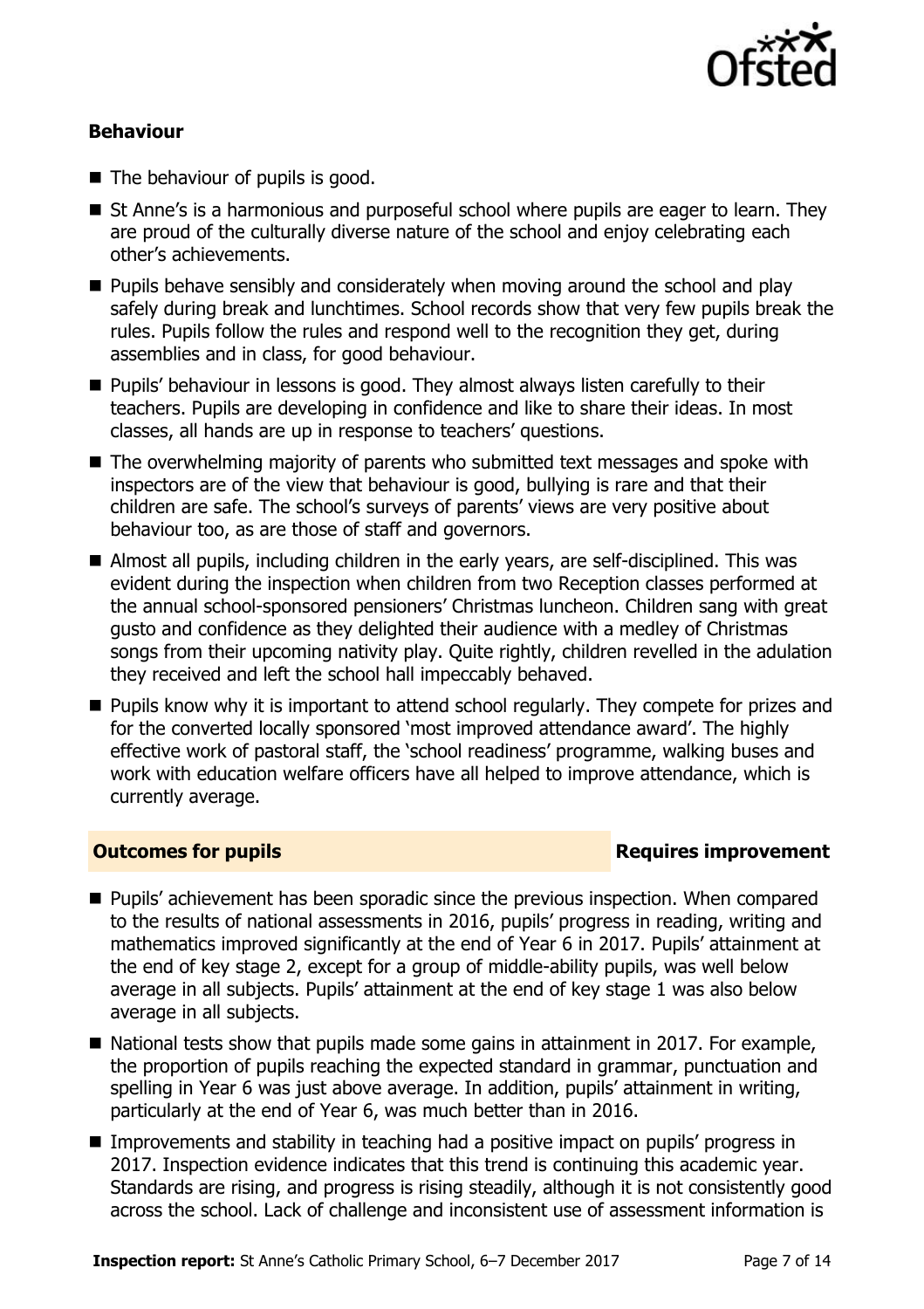

hampering the school"s ability to move forward at the accelerated rate necessary to ensure that outcomes for pupils are consistently good across the school.

- Currently, pupils' progress in almost all classes, and in all subjects, is better than at the same time last year. There are variances. For example, most pupils in Years 5 and 6 are working at age-related expectations in reading, writing and mathematics. In other classes, pupils are not progressing at such a rapid rate.
- $\blacksquare$  Teachers' use of accelerated reading programmes is raising standards across the school. Pupils' familiarity with, and appreciation of, a wide variety of new and traditional authors is evident. Pupils who read for inspectors were proud of their expressive reading. Pupils' reading records indicated that they read regularly both at school and at home.
- The proportion of pupils secure in their phonic skills and knowledge at the national screening check in Year 1 has been below average for the last three years. Outcomes at the end of Year 2 improved in 2017 and were above average. Improved phonics teaching is developing pupils" skills effectively.
- **Pupils' progress in mathematics is improving, especially where teachers challenge** pupils with harder work. Writing is improving across the school, as shown in the thoughtful and creative writing presented in pupils" English books and in the accuracy of the factual writing shown in their history and geography books.
- $\blacksquare$  At the end of both key stages 1 and 2, pupils' attainment in science was below average. However, the school's focus on experimentation and investigation into areas such as force, friction and magnetism has generated much interest across the school and is hastening pupils' progress.
- At the end of Year 6 in 2017, disadvantaged pupils' progress was broadly average in all subjects. Differences between their progress and that of other pupils nationally are diminishing. Workbooks show that in most classes, the progress of disadvantaged pupils continues to improve this year, especially in reading. Effective training and professional development have resulted in much stronger teaching.
- Most pupils are from minority ethnic groups, almost half speak English as an additional language. Inspection evidence, including the school's own information and work in pupils" books, indicates that there are no significant differences in the performance of minority ethnic group pupils when compared to their peers. Good support for pupils who speak English as an additional language ensures that they make good progress and sometimes surpass their peers.
- Although boys' progress is improving, it still lags behind that of girls. Senior leaders and teachers are well aware that boys" progress is not good enough. They are exploring ways of making the curriculum as exciting for boys as it is for girls.
- **Provision for pupils who have SEN and/or disabilities is good. The school's SEN** coordinator is highly skilled and well respected in the local authority. Timely interventions, excellent relationships with parents and effective partnerships with various specialists ensure pupils" good progress in all subjects.
- $\blacksquare$  The progress that the most able pupils make is making is improving. In some classes, an above-average proportion of girls is exceeding age-related expectations. Very few pupils attained at greater depth at the end of either Year 2 or Year 6 in 2017.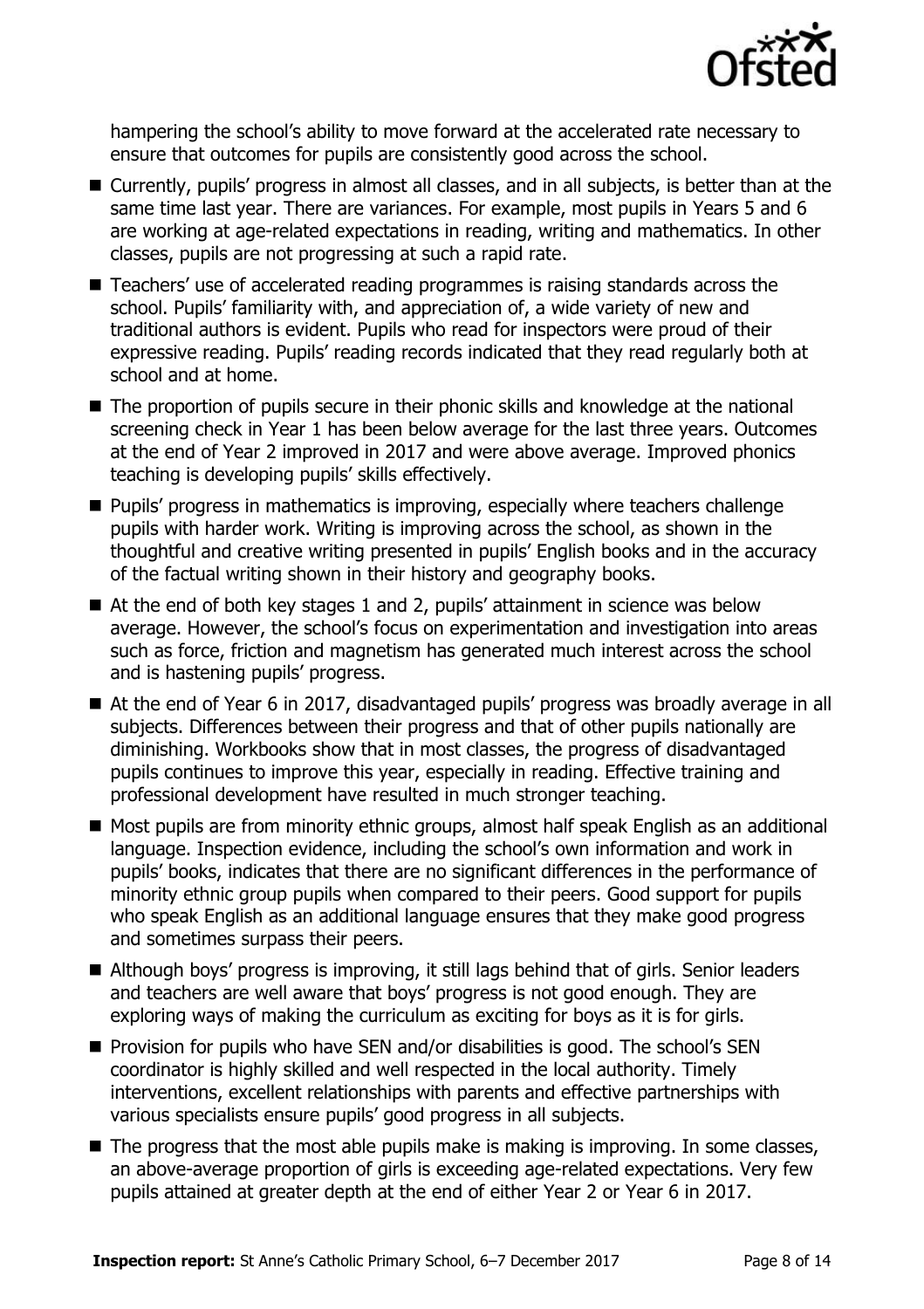

Currently, the school is heading in the right direction to raise attainment for the most able. For example, in some years, more than one third of pupils are working above age-related expectations. This is because some teachers have very high expectations of pupils and are giving them more challenging work. This practice is not yet consistent across the school.

### **Early years provision**

- Some aspects of the leadership and management of early years provision, including the quality of teaching, are not consistently good and require improvement.
- The school's own baseline assessment information indicates that most children enter the Nursery class with weak skills and abilities. The school"s ongoing assessments, children"s work and inspection evidence indicate that reading, writing and number skills are especially weak areas of learning.
- Too few children make the good progress they are capable of during their time in the early years. In 2017, a well below average proportion attained a good level of development by the time they left their Reception Year. Few children were equipped with the skills and knowledge necessary for the next stage of their learning in Year 1. Children are making steady progress so far this year.
- Children's workbooks confirm that so far this term, their progress varies between classes. In the Nursery class, photographs in children"s books are carefully selected to show their achievement in areas such as speaking and listening, early writing and counting. Books show that children are given different challenges, reflecting their different skills and abilities, and are making steady progress.
- In the Reception classes, children are familiar with daily routines and know what is expected of them. Children make effective use of the freedom to choose their own activities. Indoor and outdoor activities are linked to the various areas of learning. Activities, particularly those available outdoors, are not always stimulating enough. They do not immediately entice or encourage all children to fully engage in learning.
- Assessment information on children's prior performance, is not analysed consistently, or used to inform the good planning needed to ensure that provision extends learning and stimulates and supports children to make the best progress possible.
- Children enjoy physical activities. They make good use of the apparatus available for jumping, climbing and balancing, and like playing on their wheeled toys. Children also enjoy creative activities such as cutting, sticking, painting and decorating princesses' crowns.
- Children who receive additional funding, including those who have SEN and/or disabilities and disadvantaged children, make at least the same progress as their peers. Those who speak English as an additional language are supported well and soon catch up to their peers.
- Children spring to life where provision is stimulating. This was seen when a small group of boys used tyres, drainpipes and crates to make a tank, and when a group of children searched for keys to match padlocks, which were marked with different numbers of spots.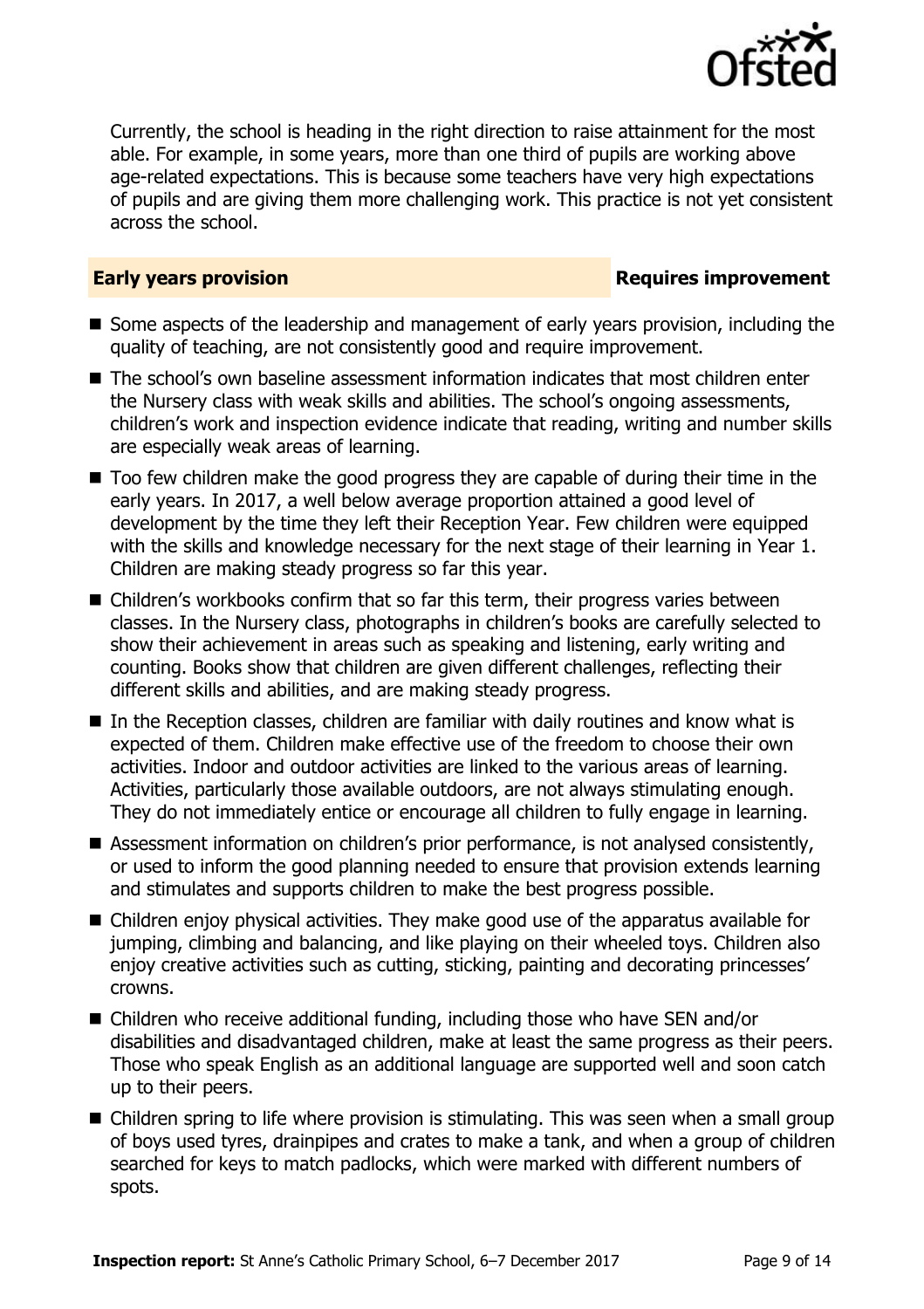

- Children behave sensibly. They play together cooperatively and share toys and resources. Behaviour is good during snack time, where staff take the opportunity to extend children's language and develop their social skills. This was observed when children were spreading cheese and butter on their crackers. The teacher constantly asked questions, encouraged children to speak in sentences, and reinforced and modelled good manners.
- Children listen carefully. This was evident in the Nursery class when the teacher generated a sense of mystery as he played various percussion instruments behind a green curtain. The children delighted in recognising the sound of a tambourine, soundbar and triangle. They took immense pleasure, and exercised good control, as they played their own compositions at the end of the session.
- Parents are positive about their children's safety and progress. They are also appreciative of the opportunities available for them to get involved in their children's education at school.
- Staff look after children well, making sure that all welfare requirements are met. Safeguarding is effective. The same stringent procedures in operation in key stages 1 and 2 are in operation in the early years provision.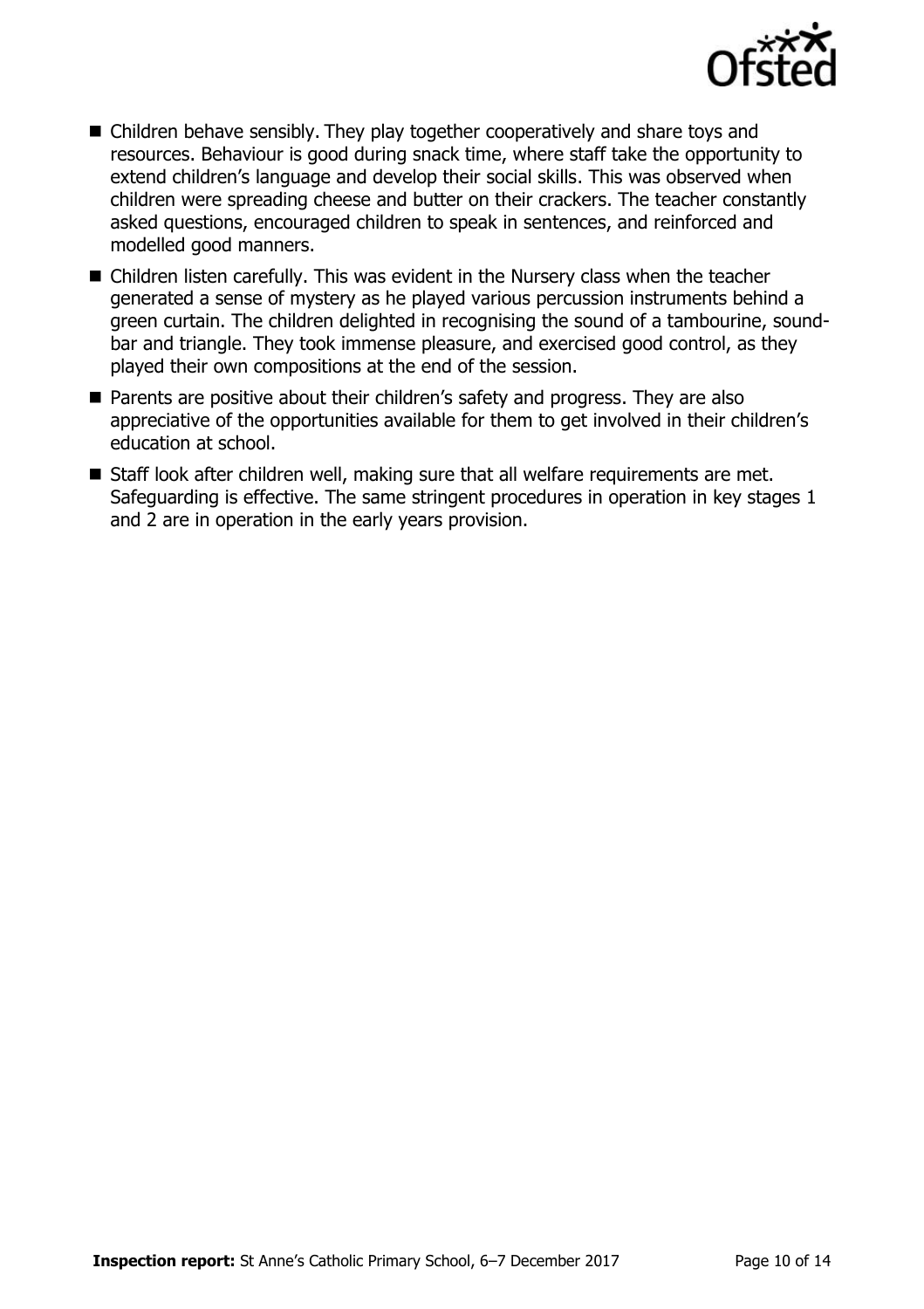

# **School details**

| Unique reference number | 104681    |
|-------------------------|-----------|
| Local authority         | Liverpool |
| Inspection number       | 10037759  |

This inspection of the school was carried out under section 5 of the Education Act 2005.

| Type of school                      | Primary                            |
|-------------------------------------|------------------------------------|
| School category                     | Voluntary                          |
| Age range of pupils                 | 3 to 11                            |
| <b>Gender of pupils</b>             | Mixed                              |
| Number of pupils on the school roll | 276                                |
| Appropriate authority               | The governing body                 |
| Chair                               | Mike Shaw                          |
| <b>Headteacher</b>                  | Janice Shields                     |
| Telephone number                    | 0151 709 1698                      |
| Website                             | www.stannescatholicprimary.com     |
| <b>Email address</b>                | annes-ao@st-annes.liverpool.sch.uk |
| Date of previous inspection         | 24-25 April 2013                   |

### **Information about this school**

- The school meets requirements on the publication of specified information on its website.
- $\blacksquare$  Since the previous inspection, several teachers and teaching assistant have been appointed. In addition, in September 2016 two learning mentors had their roles expanded to pastoral care leaders. At the time of the inspection, three staff were not in school, including the early years leader. The governing body has recently been reorganised to include four new members. Most classes have been refurbished and two new classes have been created for key stage 1 pupils.
- St Anne's is an average-sized primary school. An above-average proportion of pupils are disadvantaged and in receipt of support through pupil premium funding. The school experiences high levels of mobility, with pupils entering and leaving the school midterm.
- The majority of pupils are from a wide range of minority ethnic groups. Almost half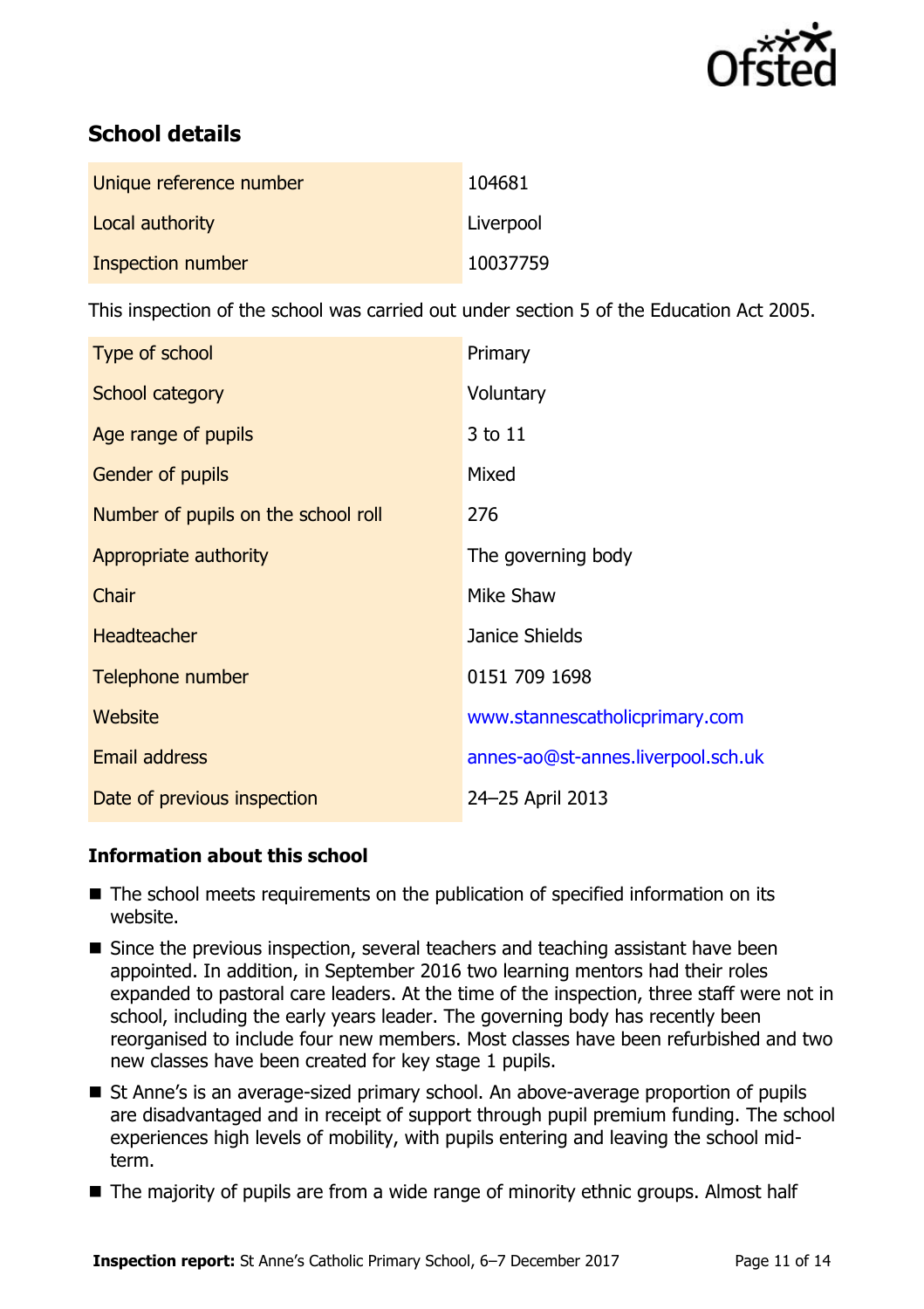

speak English as an additional language.

- The proportion of pupils who have SEN and/or disabilities is above average. No pupils have education, health and care plans or a statement of special educational needs.
- Children attend the Nursery class part time. All children in the Reception classes attend full time.
- Since the previous inspection the school has received light-touch support from the local authority and support from the Archdiocese of Liverpool.
- The school runs a breakfast club. This is managed by the governing body and was evaluated as part of the inspection.
- $\blacksquare$  The school does not meet the government's floor standards, which are the minimum expectations for pupils' outcomes in reading, writing and mathematics by the end of Year 6.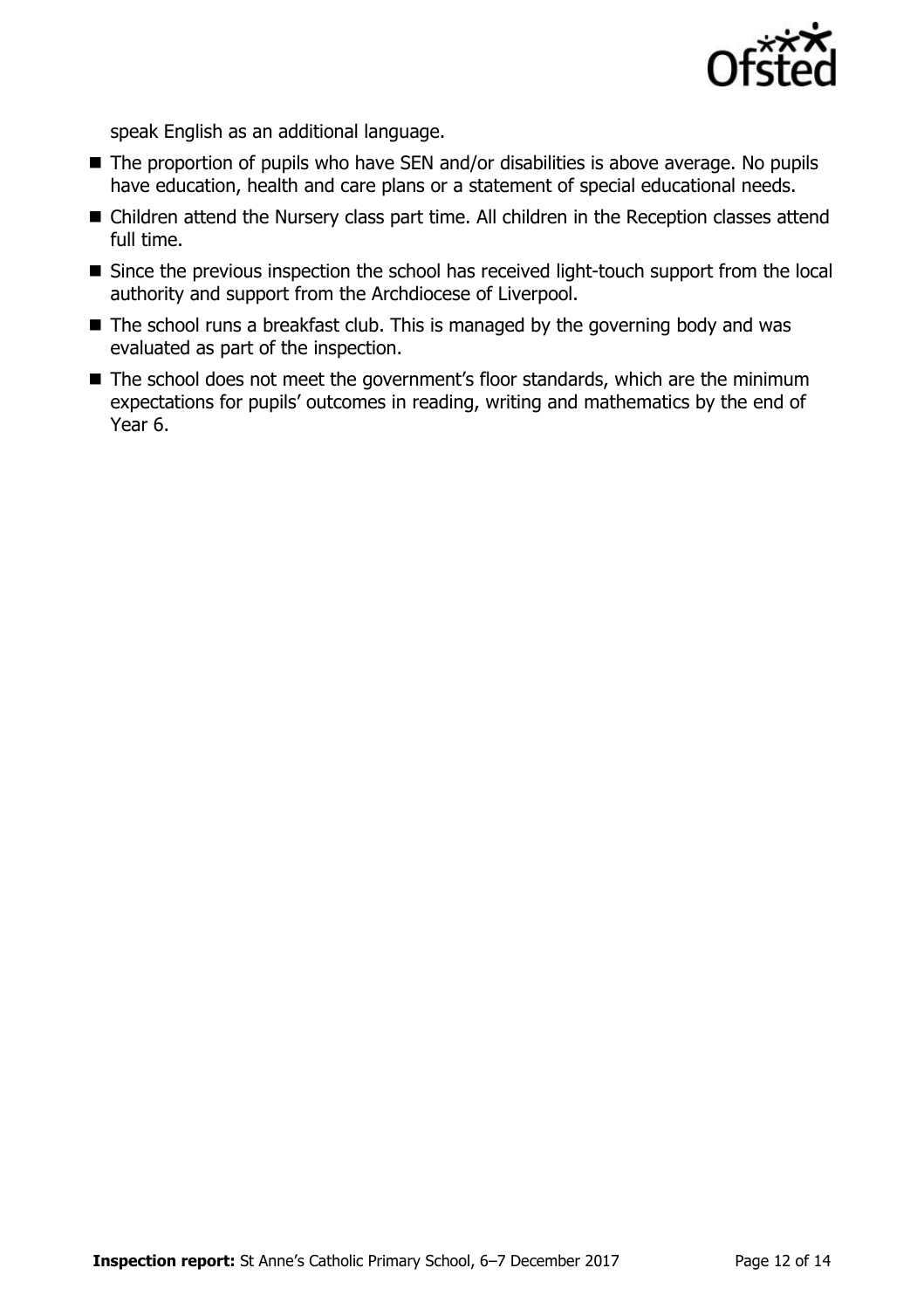

# **Information about this inspection**

- Inspectors observed a range of lessons in all year groups, as well as the teaching of small groups of pupils and sessions aimed at helping pupils learn to read. Two observations were carried out jointly with senior leaders.
- Inspectors listened to pupils read and held discussions with pupils from across the school. Pupils' work in books was scrutinised in class and separately with the acting deputy headteacher.
- Inspectors read three text responses submitted by parents and met with 17 parents. There were too few responses to Ofsted"s online survey, Parent View, to consider. Responses to the inspection questionnaires completed by 24 members of staff and 21 pupils were also considered. Inspectors scrutinised the school's own surveys of parents' views.
- A meeting was held with two governors. A telephone conversation took place with the chair of the governing body. Meetings were held with various leaders, including those responsible for English and mathematics. Meetings were also held with leaders responsible for assessing pupils" learning and progress, the early years provision and provision for those who have SEN and/or disabilities.
- A meeting was held with a representative from the local authority and a representative from the Archdiocese of Liverpool.
- Inspectors examined a range of documents. These included records of pupils' progress, the school"s checks on the quality of teaching and reviews of its own performance, development plans, records of pupils" attendance and behaviour, and safeguarding documentation.

### **Inspection team**

| Lenford White, lead inspector | Ofsted Inspector        |
|-------------------------------|-------------------------|
| <b>Eithne Proffitt</b>        | <b>Ofsted Inspector</b> |
| <b>Gary Bevin</b>             | <b>Ofsted Inspector</b> |